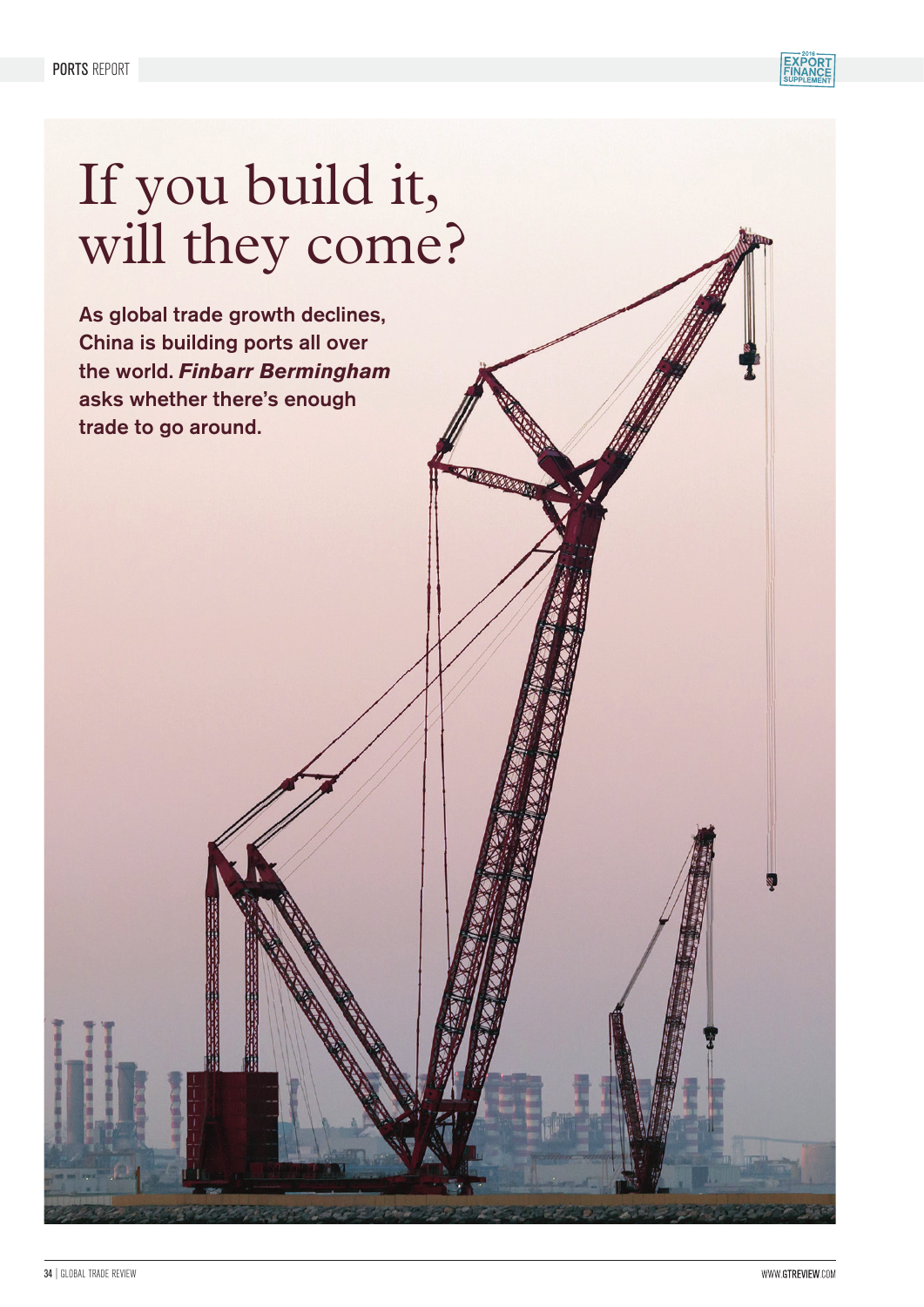

Alone security guard in a<br>
hi-vis vest braves the<br>
scorching Sri Lankan heat,<br>
tosses his cigarette and<br>
ambles over, wondering why someone is hi-vis vest braves the scorching Sri Lankan heat, tosses his cigarette and taking photographs of a dormant building site. At this stage last November, the diggers had been motionless on the rubble for months. But the guard was hopeful that his solitary stint would soon be over. Work would surely recommence, he said, because there's too much money at stake.

The US\$1.5bn Colombo Port City, which will include, among other facilities, a deep-sea port and a Formula 1 track, is being built by China Harbour Engineering Corporation, using export finance provided to the previous Sri Lankan government by Chinese agencies. The new government, however, was unhappy with what it considered to be unfavourable terms and the opacity with which contracts were awarded. But right enough, after months of renegotiation, work is set to resume in May on one of the most important trade infrastructure facilities in the Indian Ocean.

Almost 3,000km away, on the farside of India, Pakistan's military had dispatched hundreds of soldiers to the southern port of Gwadar, where part of a mooted US\$46bn investment in the China-Pakistan Economic Corridor (CPEC) has been spent on a deepwater port that will eventually connect Western China with the Middle Eastern oil imports it so dearly craves. Pakistan's eagerness to protect the investment shows how important Chinese investment is, and the value to its own trade that such facilities would add.

Six months earlier, construction started on the biggest port in East Africa: Tanzania's colossal Bagamoyo terminal, which will include rail and road links, and handle 20 million containers every year from 2017. The port comes in at a cool US\$11bn, with most of the money – once again – coming from China. Goods, mainly commodities, will flow from landlocked African countries, while consumer products from China will flood the African market at a rate unimaginable before. The project, sponsors say, will transform the regional trade economy. That it will take only two years to complete is startling, but once again speaks volumes about the efficacy of China's overseas investment machine.

One could be forgiven for thinking that with all these projects and all this money flying around, we were in the midst of a

boom time – making hay while the sun glitters on the harbours of the world. But in fact, global trade is in decline. Official figures show that it fell 13% in 2015, from US\$19tn to US\$16.5tn. Weak consumer markets in the west and emerging east, as well as the dramatic downturn in commodity prices, have made trade a net drag on GDP in many markets. For most of the  $20<sup>th</sup>$  century, as trade found new markets to devour, its growth outstripped GDP perennially. Those days, it would seem, are over. But even in the worst of times China continues to do what China does: spend ridiculous amounts of money around the world.

There are a number of pertinent questions to be asked here. The first is whether all this infrastructure is required. The second: why is China doing this, and can it afford it? Finally, is there enough capacity in the global market to accommodate all these facilities? In other words: is there enough trade?

### "The investments into ports are a good example of China taking a long-term economic, strategic view."

Sam Boyling, Pinsent Masons

#### **The gap years**

The Asian Development Bank (ADB) has been banging the infrastructure gap drum since 2009, when it estimated that in Asia alone, there would be US\$8tn required in investment in basic infrastructure from 2010 to 2020. Indonesia alone, the ADB estimates, has a gap of US\$700bn. Huge swathes of Central and Southeast Asia remain off the electricity grid, while in many countries, it costs more to get a cargo from source to port than it does to export it to its foreign destination.

"In some parts of Asia, the lack of basic infrastructure from roads, rail, to ports still pose as a challenge for the logistics industry," confirms DHL's Asia Pacific CEO Charles Kaufmann, who tells **GTR** that the company is in the process of expanding its road, rail and sea freight networks connecting Asia and Europe. Already the company runs freight lines linking Zhengzhou with Hamburg; Suzhou with Warsaw and Chengdu and Lodz.

The Asian picture can be extrapolated for much of emerging Africa and Latin America, where years of underinvestment,

or investment concentrated in a few key commodity sectors, have left trade infrastructure gaps amounting to billions. So, yes the investment is certainly needed. It is essential, though, that investment is made in the right way and for the right reasons.

For many years, China's infrastructure investment programme was dominated by short-term goals: securing access to commodities overseas, stimulating GDP growth at home. While there were certainly plenty of worthy infrastructure projects (some of which facilitated the lifting of millions of Chinese out of poverty), there were plenty of white elephants too: roads leading to nowhere, ghost cities in Inner Mongolia, railway lines that weren't fit for purpose.

In the rolling out of its One Belt One Road (OBOR) initiative, surely the biggest trade story of the last decade, and the establishment of the Asian Infrastructure Investment Bank (AIIB), China experts are now backing it to play the long game. The AIIB was first thought to be a direct rival to the ADB and its parent World Bank (it was almost certainly set up as an affront to both), which are dominated by Japan and the US. However, in recent weeks and months, talk of collaboration has been rife, with the AIIB and ADB set to announce a joint lending facility imminently, as **GTR** went to press.

"If it was investment for investment's sake there are a lot of other things they could do of a short-term nature. If you look at the kinds of investment they're making into the likes of ports, it's a good example of where China is taking a longterm economic, strategic view. The sort of investments they're making, you're talking 30 to 35-year concession agreements. It's not short-term, this is long-term, over the horizon stuff," Sam Boyling, a Beijing-based partner at Pinsent Masons, who is working with Chinese companies on projects in Pakistan (including the US\$2bn Thar power plant which will benefit greatly from the CPEC), toll roads in Ecuador and construction projects in Rwanda, tells **GTR**.

While China will never reveal the motives behind its change in tack – if indeed it has one – those most commonly cited are soft power and energy security. China is determined to counter US influence in its backyard, as evidenced by the militaristic build-up on the disputed South China Sea islands. Its desire to connect its transport infrastructure with the Middle East, South Asia and